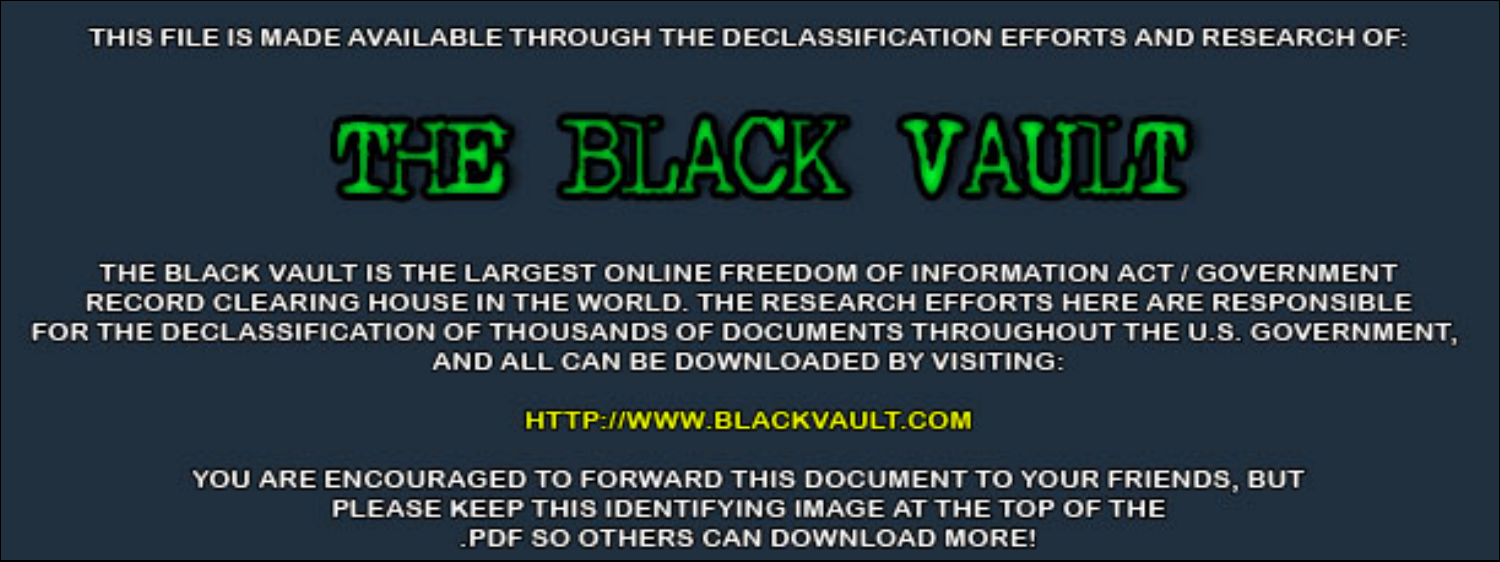

## **DEPARTMENT OF DEFENSE OFFICE OF FREEDOM OF INFORMATION 1155 DEFENSE PENTAGON WASHINGTON, DC 20301-1155**

*FEB* **1 3 <sup>2013</sup>** Ref: 12-F- 1364

Mr. John Greenewald, Jr.

Dear Mr. Greenewald:

This is in response to your September 19, 2012, electronic Freedom of Information Act (FOIA) request for, a copy of"all documents pertaining to any warnings to the United States regarding a potential terrorist attack on our around September 11<sup>th</sup>, 2012. Please do not limit this search to only warnings relating to the Benghazi attack, but do include it." We received your request on the same day it was submitted and assigned it case number 12-F -1364.

Mr. Mark S. Patrick, an Initial Denial Authority for the Joint Staff has determined that at this time, due to an ongoing investigation, it would be premature at this time to make a determination for release of any responsive records. Accordingly, any responsive records should be withheld in their entirety pursuant to 5 U.S.C.  $\S$  552 (b)(1), which pertains to information that is currently and properly classified in the interest of national defense or foreign policy, in accordance with Executive Order 13526, Section 1.4 (a), which pertains to military plans, weapons, or operations; Executive Order 13526, Section 1.4(b), which concerns foreign government infonnation; Executive Order 13526, Section 1.4( d), which pertains to foreign relations, or foreign activities of the United States, including confidential sources; 5 U.S.C. § 552(b)(5), which pertains to certain inter- or intra-agency communications protected by the deliberative process privilege, 5 U.S.C. § 552 (b)(6), which pertains to infonnation, the release of which would constitute a clearly unwarranted invasion of the personal privacy of others, 5 U.S.C. § 552 Section (b)(7)(A), which pertains to infonnation compiled for law enforcement purposes that could reasonably be expected to interfere with law enforcement proceedings, 5 U.S.C. § 552 (b )(7)(D), which pertains to information which could disclose the identity of a confidential source; and 5 U.S.C.  $\S$  552(b)(7)(E), which pertains to information which could disclose investigative techniques and procedures.

Additionally, Mr. Steven A. Cantrell, Director, Defense Analysis, Oftice of the Under Secretary of Defense for Intelligence (OUSD(I)) advises that he reasonably believes that his organization would not have records in his file which would be responsive to your request, therefore a search was not conducted. You are advised that if you have not done so already, the Defense Intelligence Agency (DIA), United States Africa Command (AFRICOM), the Depatiment of State (DOS) and the National Security Agency/Central Security Service (NSS/CSS) may have records responsive to your request.